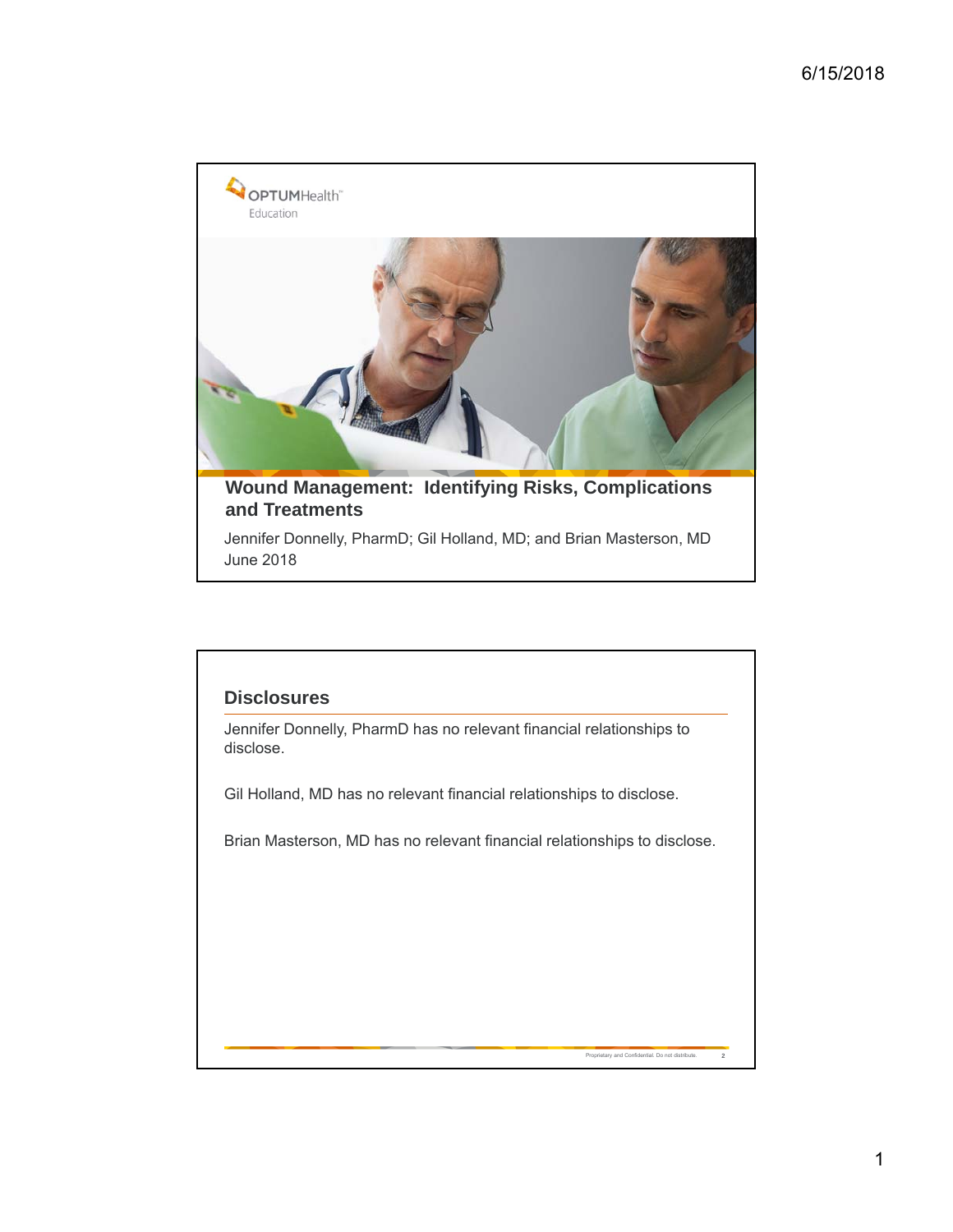## **Agenda**

- Skin Overview
- Chronic/Non-healing Wounds Overview
- Four Stages of Normal Wound Healing
- Risk Factors
- Wound Assessment
- Four Classifications for Non-healing Wounds
- Treatment Modalities
- Behavioral Health
- Prevention
- Case Studies
- **Case Management Opportunities**



Proprietary and Confidential. Do not distribute. **3**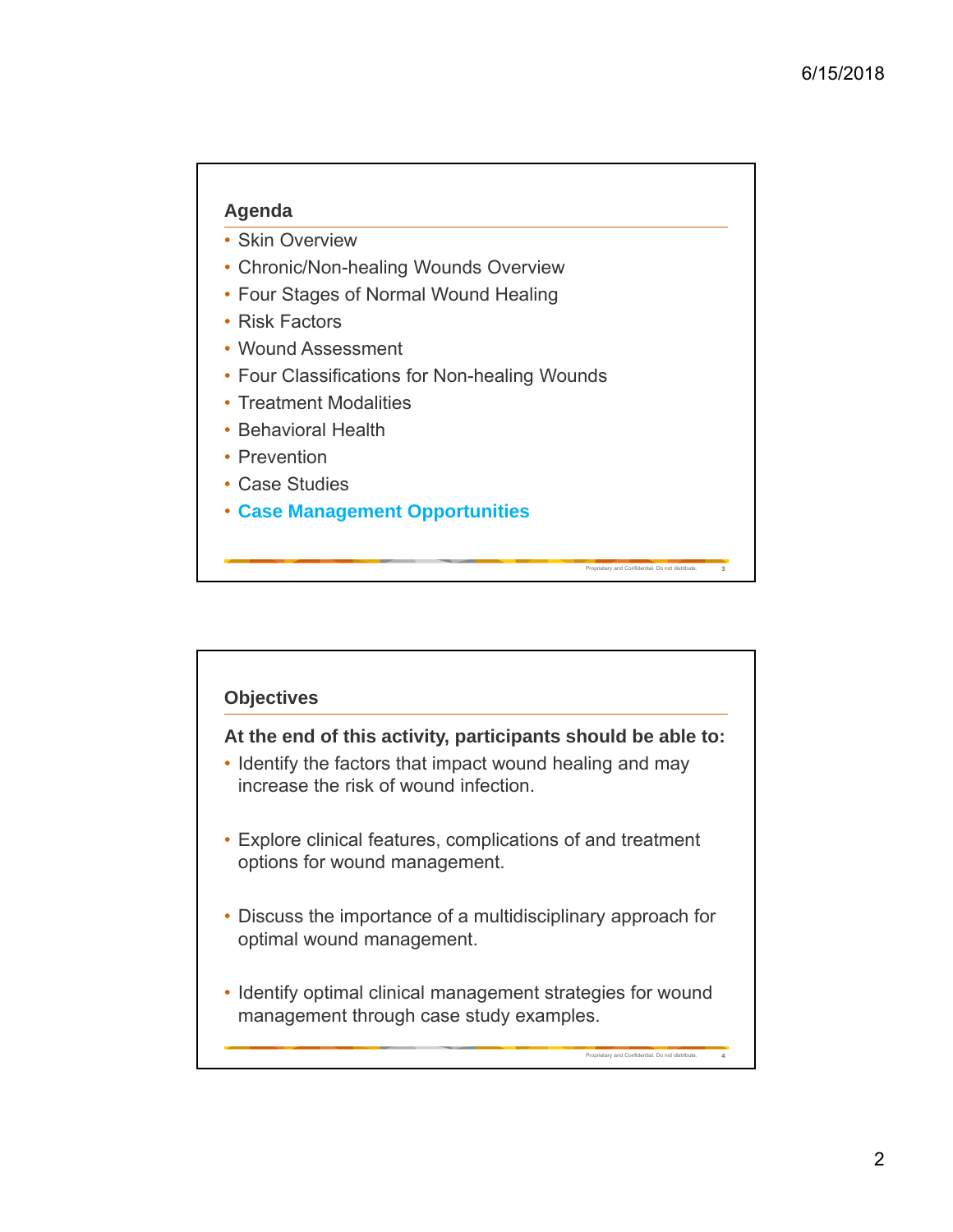

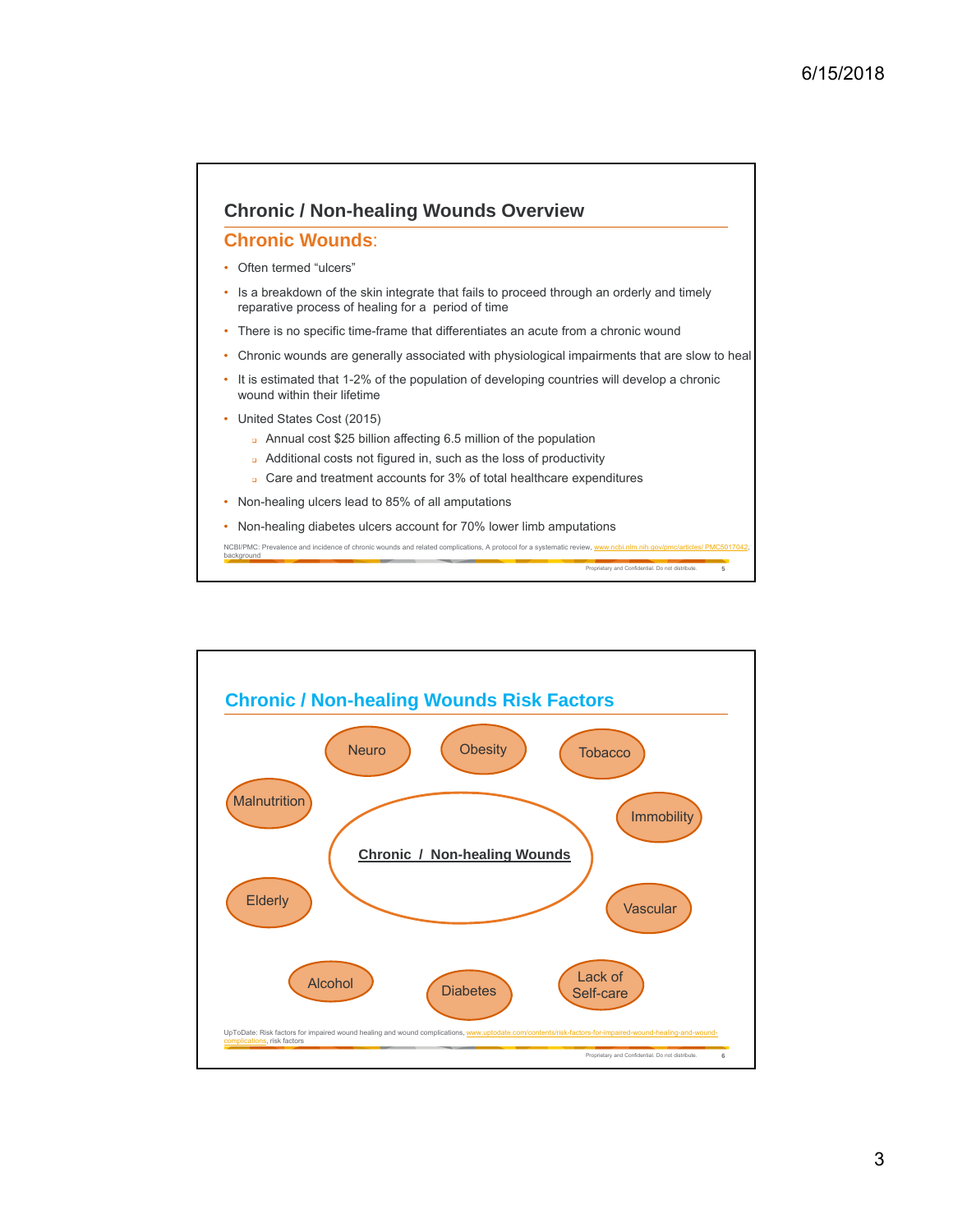

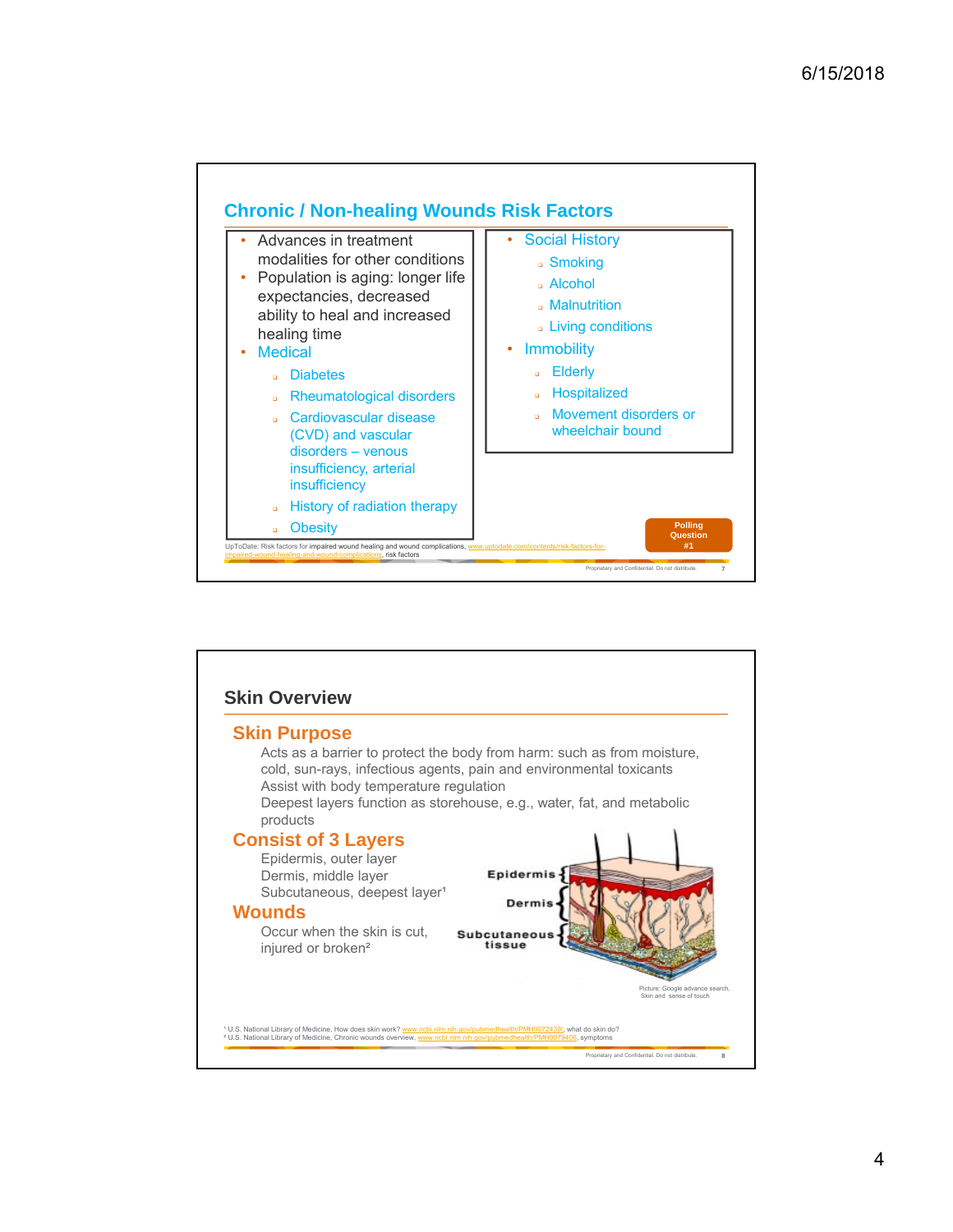

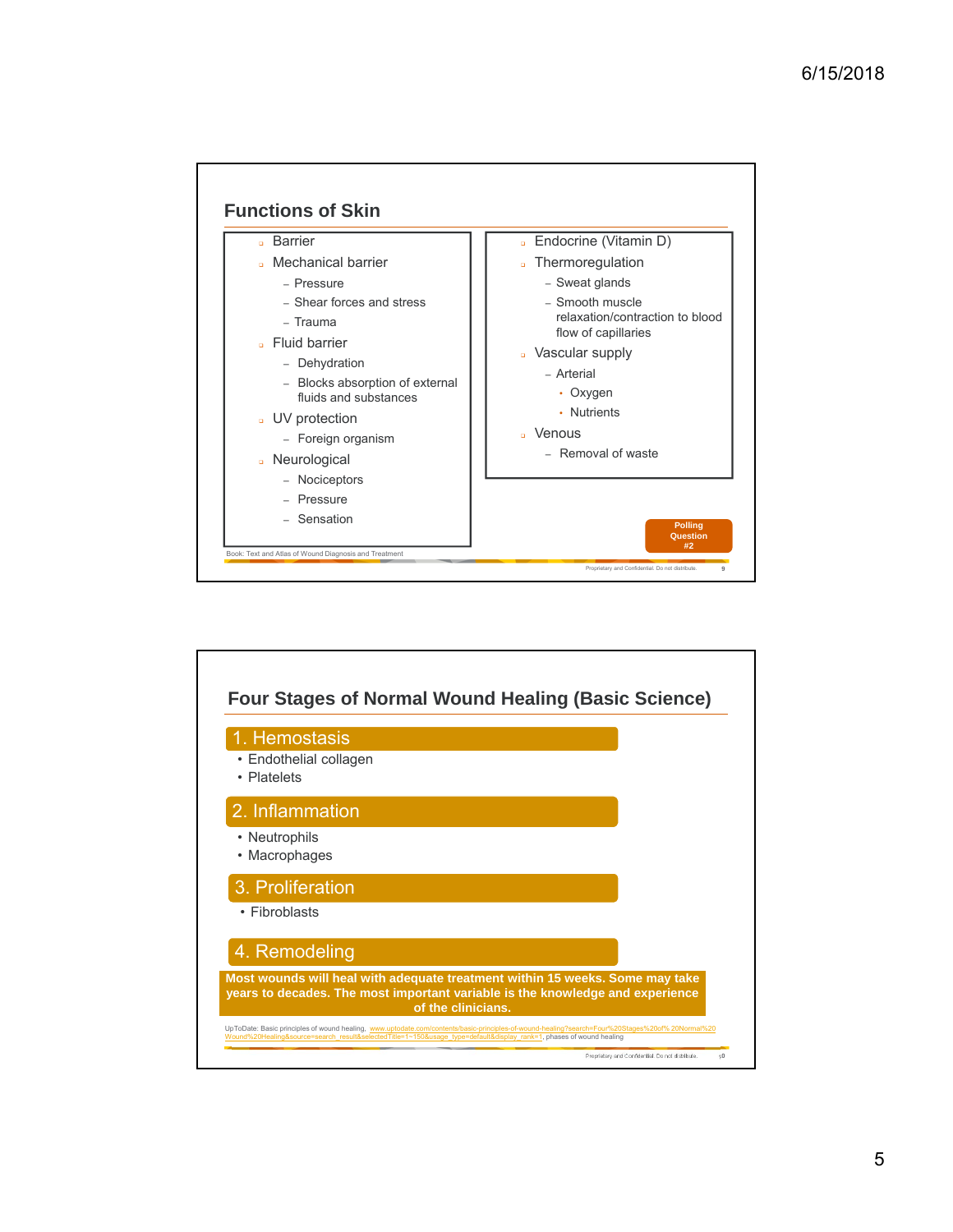

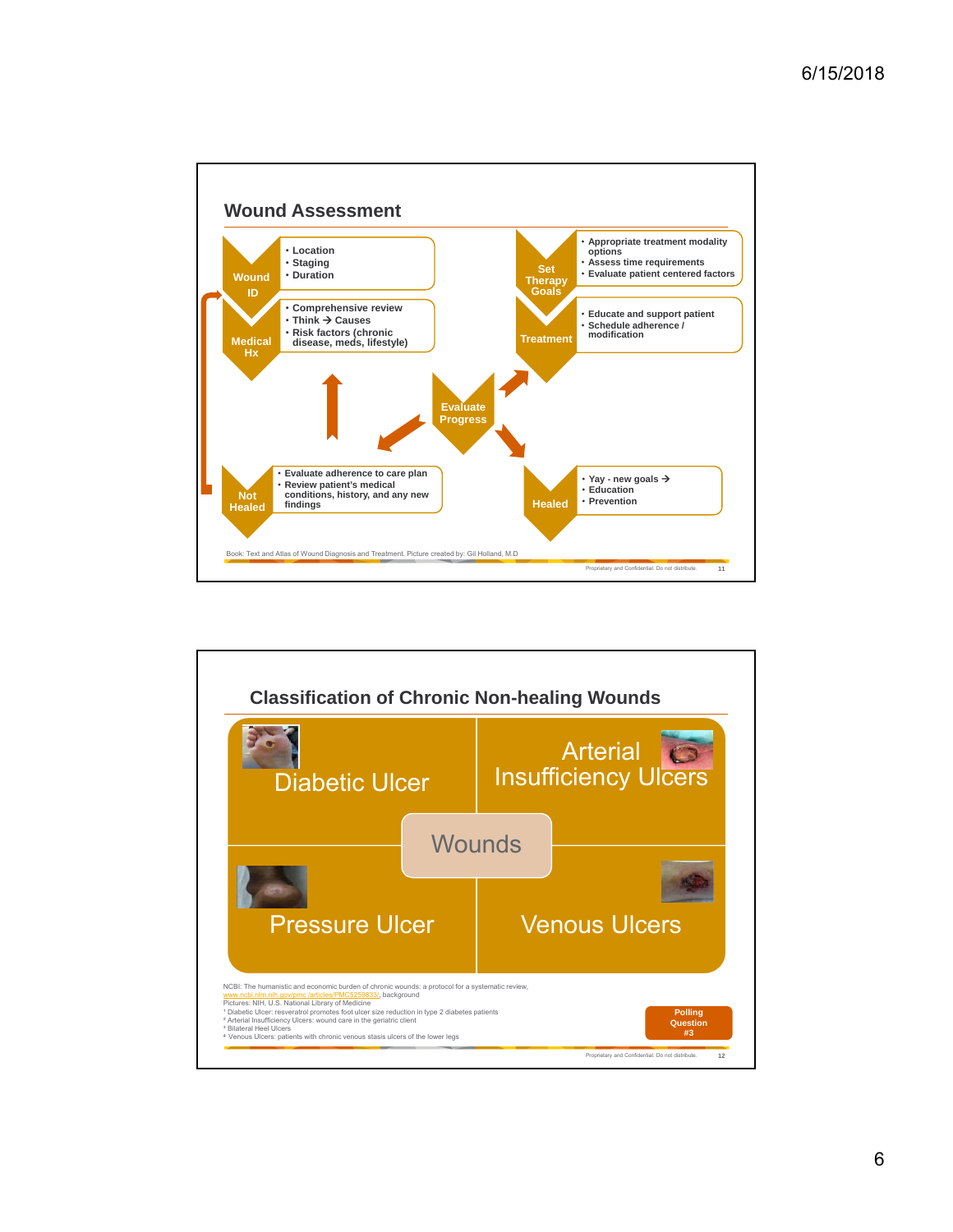

| <b>Mechanism</b>     | <b>Neuro</b>                                         | <b>Presentation</b>               | <b>Wound Bed</b>                        | <b>Periwound</b>                                                                    | Temp &<br><b>Pulse</b> |
|----------------------|------------------------------------------------------|-----------------------------------|-----------------------------------------|-------------------------------------------------------------------------------------|------------------------|
| <b>Neuropathic</b>   | Sensory loss,<br>deep tendon<br>reflexes are<br>lost | Callous                           | Granulation.<br>surrounded by<br>callus | Calloused                                                                           | Warm, pulse<br>present |
| <b>Ischemic</b>      | Claudication/<br>painful at rest                     | Digital necrosis,<br>dry gangrene | Sparse pale<br>granulation              | Loss of hair on<br>dorsum of foot.<br>pallor on elevation<br>and dependent<br>rubor | Cool and<br>pulseless  |
| <b>Neuroischemic</b> | Some<br>sensory loss                                 | Mixed                             | Poor granulation                        | Thin, shiny skin<br>without hair                                                    | Cool and<br>pulseless  |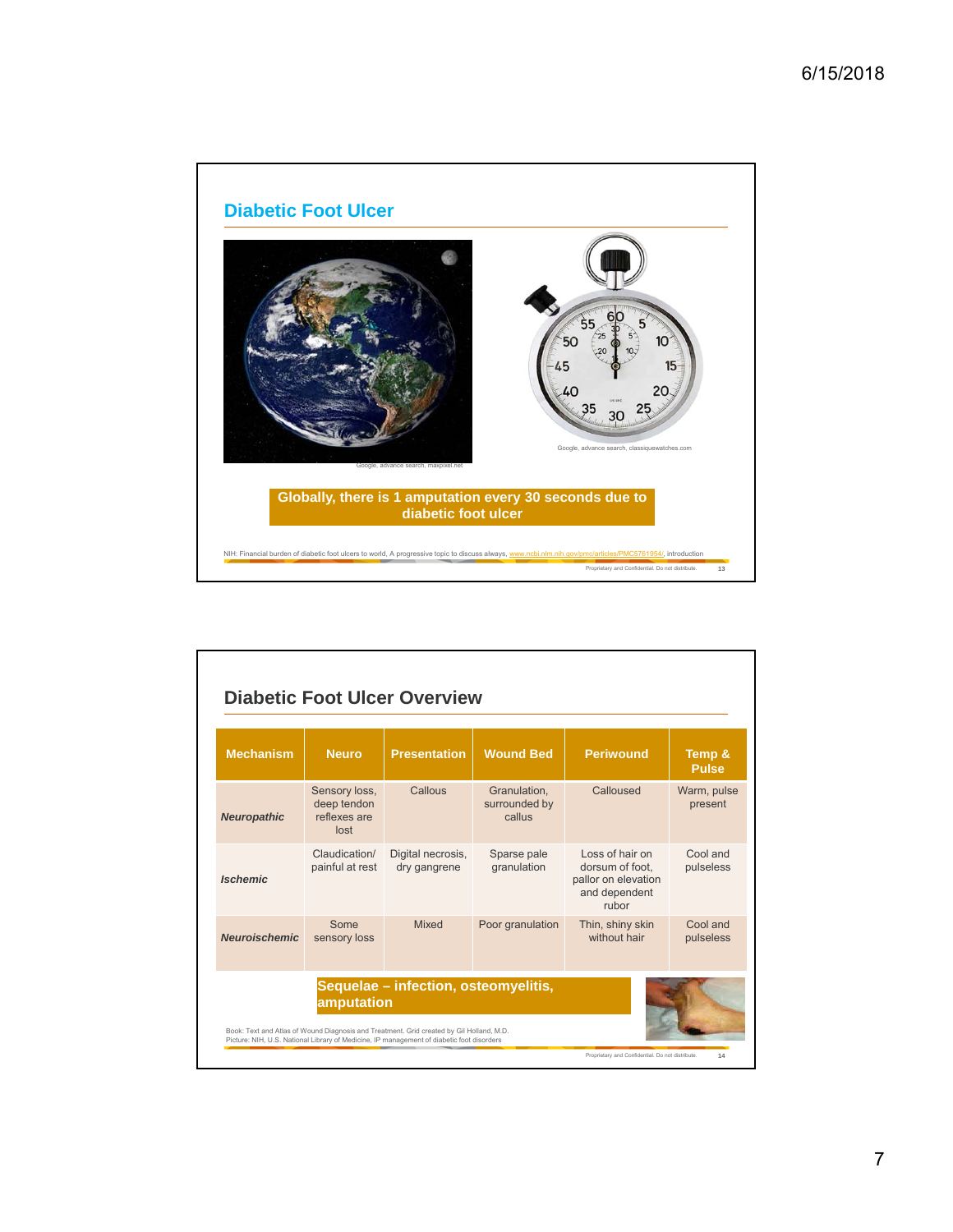

| <b>Time to Tissue Destruction</b>           |                                                  |                    |                                                                      |  |  |
|---------------------------------------------|--------------------------------------------------|--------------------|----------------------------------------------------------------------|--|--|
| <b>Tissue Damage</b>                        | <b>Characteristic</b>                            | <b>Time Frame</b>  | <b>Recovery Time</b>                                                 |  |  |
| Hyperemia                                   | Blanchable erythema<br>or redness                | 30 minutes         | 1 hour if pressure is<br>relieved                                    |  |  |
| <b>Ischemia</b>                             | Deeper<br>redness/damage of<br>underlying tissue | 2-6 hours          | 36 hours if pressure is<br>relieved                                  |  |  |
| <b>Necrosis</b>                             | Destruction of tissue                            | $>6$ hours         | Reversal of tissue<br>necrosis depends on<br>patient's comorbidities |  |  |
| Stage 1<br>Skin-<br>Soft-<br>tissue<br>Bone | Stage 2                                          | Stage 3<br>Stage 4 | Google, advance search,<br>Stages of pressure injuries               |  |  |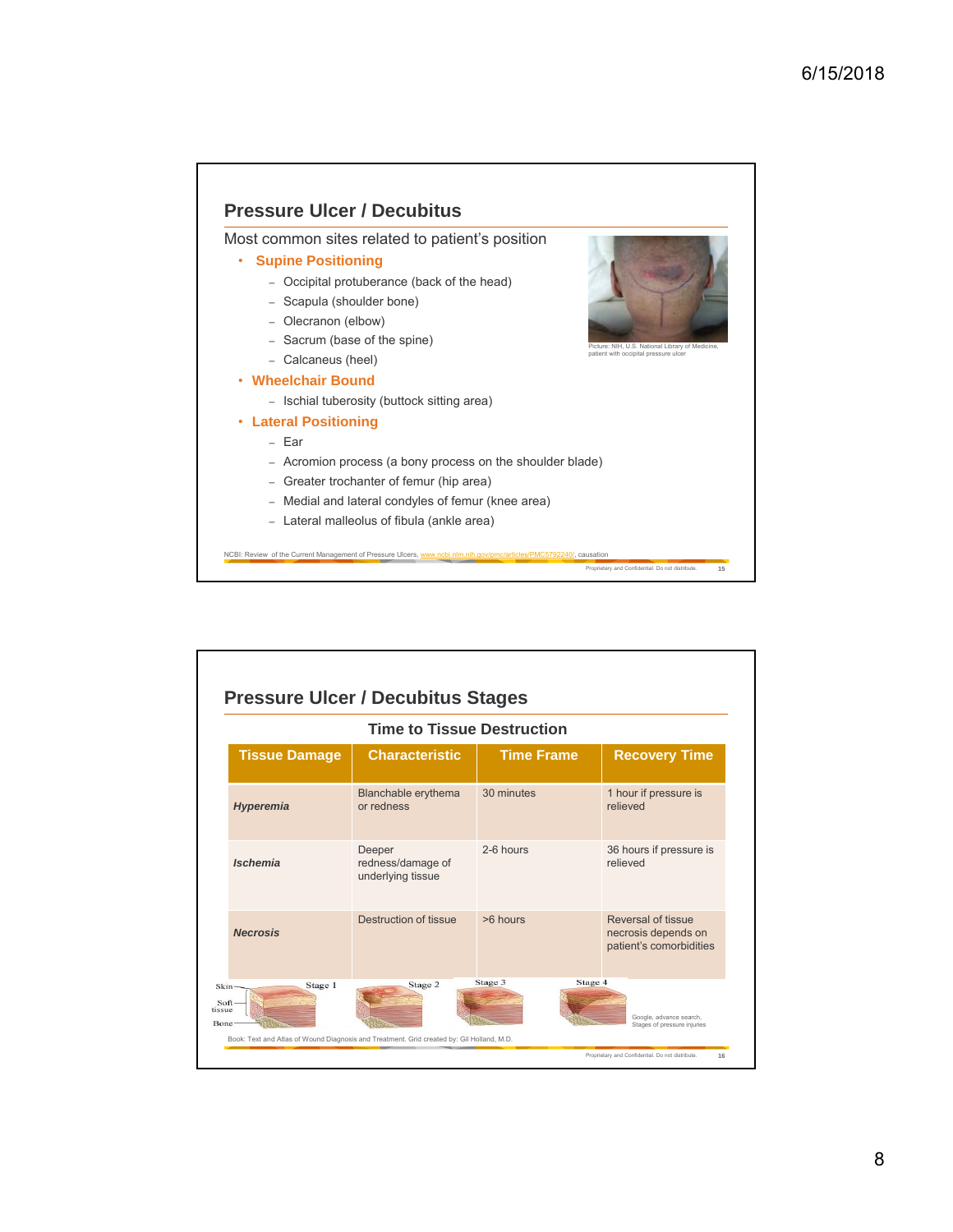

| <b>Characteristics</b>                           | <b>VLU</b>                            | <b>Al Ulcers</b>                                         |
|--------------------------------------------------|---------------------------------------|----------------------------------------------------------|
| <b>Sensation</b>                                 | Throbbing, aching, heaviness          | Painful, worse with exercise,<br>improves while standing |
| Appearance                                       | Hemosiderin, variable<br>pigmentation | Skin and nail atrophy with<br>minimal to no hair growth  |
| <b>Temp and pulses</b>                           | Higher temp                           | Lower limb cool, decrease or<br>no pulse                 |
| Exudate and edema                                | Heavy exudate, pitting edema          | Minimal exudate with little or<br>no edema               |
| Picture: NIH, U.S. National Library of Medicine: |                                       | Picture: NIH, U.S. National Library of Medicine:         |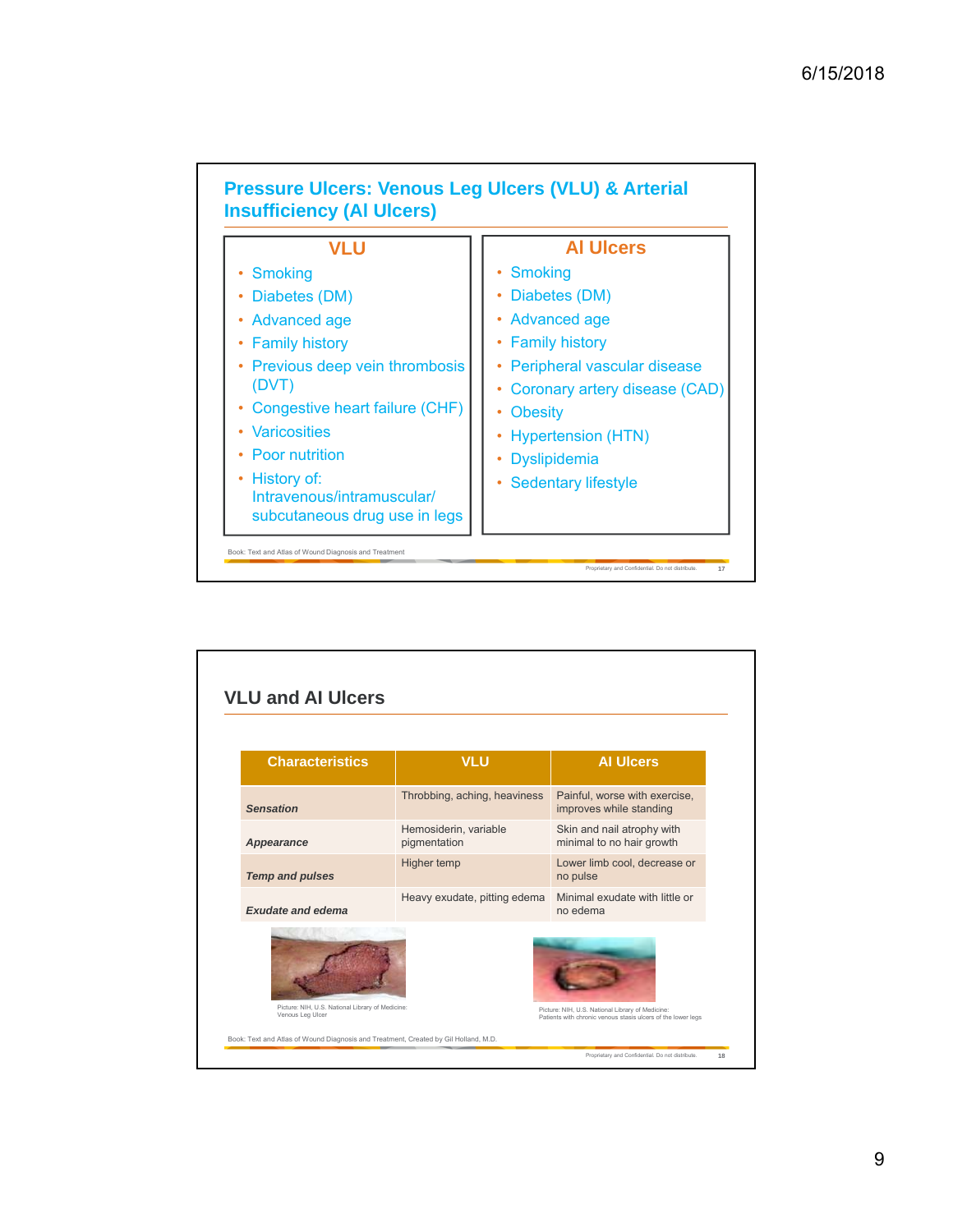

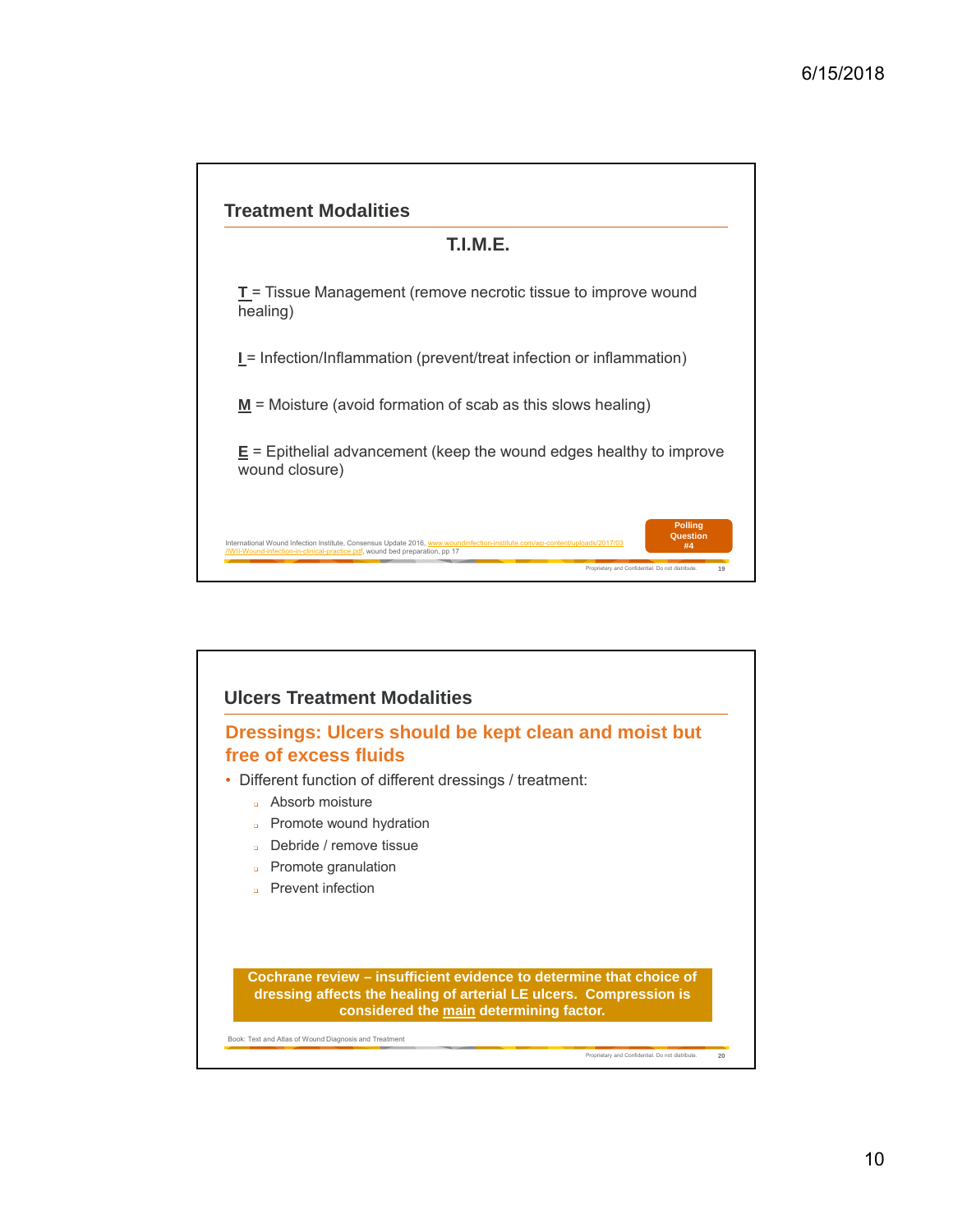

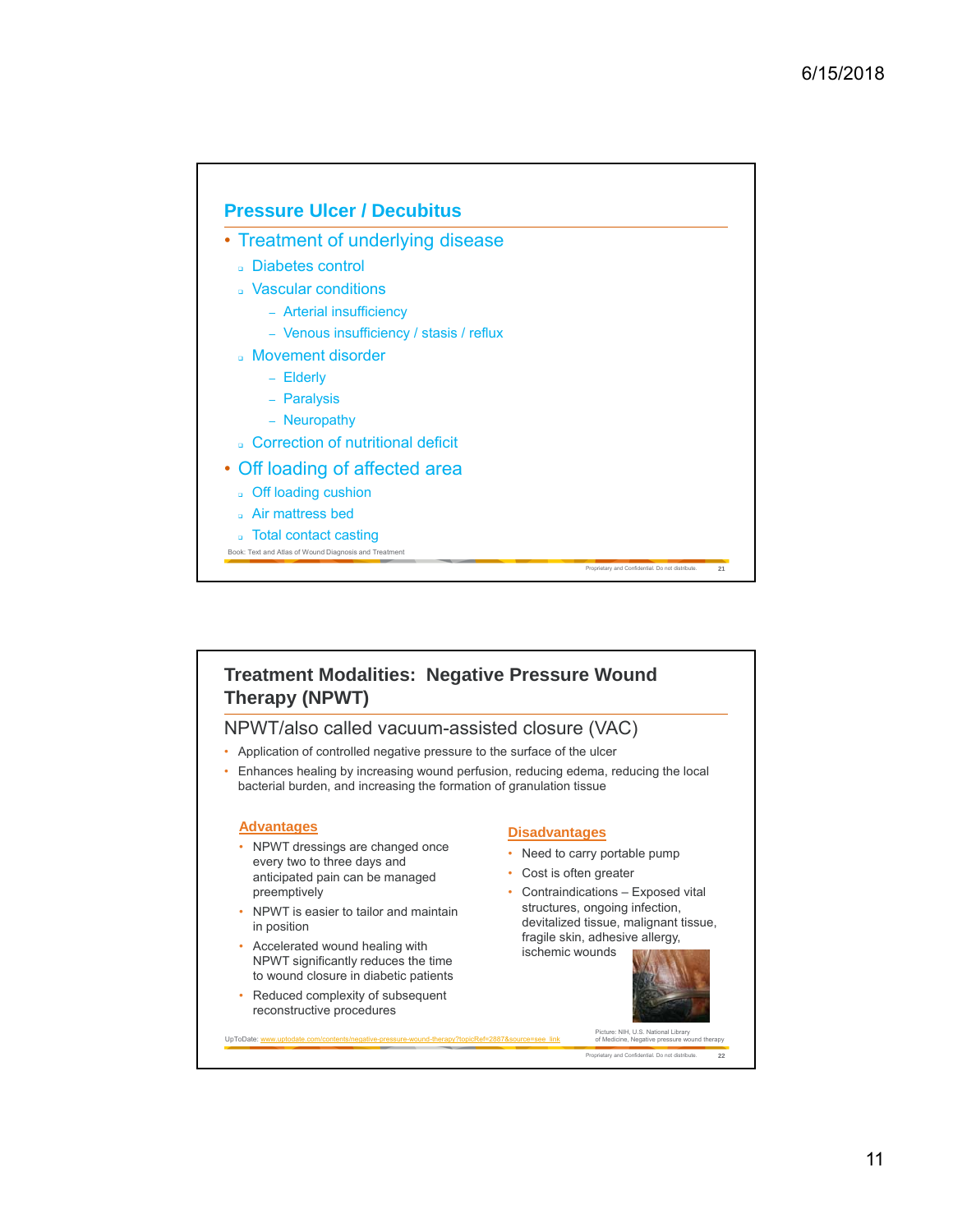



Undersea and Hyperbaric Medical Society, www.uhms.org/resources/hbo-indications.html, indications

*Wound care applications are in* **BOLD**

Proprietary and Confidential. Do not distribute. **23**

Proprietary and Confidential. Do not distribute. **24** • Vasoconstrictors **Nicotine, ergotamine, cocaine,** epinephrine Causes tissue hypoxia, affects circulation and tissue formation • Amlodipine (Norvasc<sup>®</sup>) Cause edema • Immunosuppressants **Medications Prevents body's ability to heal** wounds • Corticosteroids (Prednisone®) High dose (>10mg prednisone/day) and long term (>7d) can shut down immune system and prevent wound healing • Nonsteroidal anti-inflammatory drug – NSAIDS (Advil®) **Interfere with platelet functions** and clots cannot form • Anticoagulants (Heparin<sup>®</sup> and Warfarin®) Can interrupt normal cell division, delays fibrin formation **Drugs That Impair Healing** Book: Text and Atlas of Wound Diagnosis and Treatment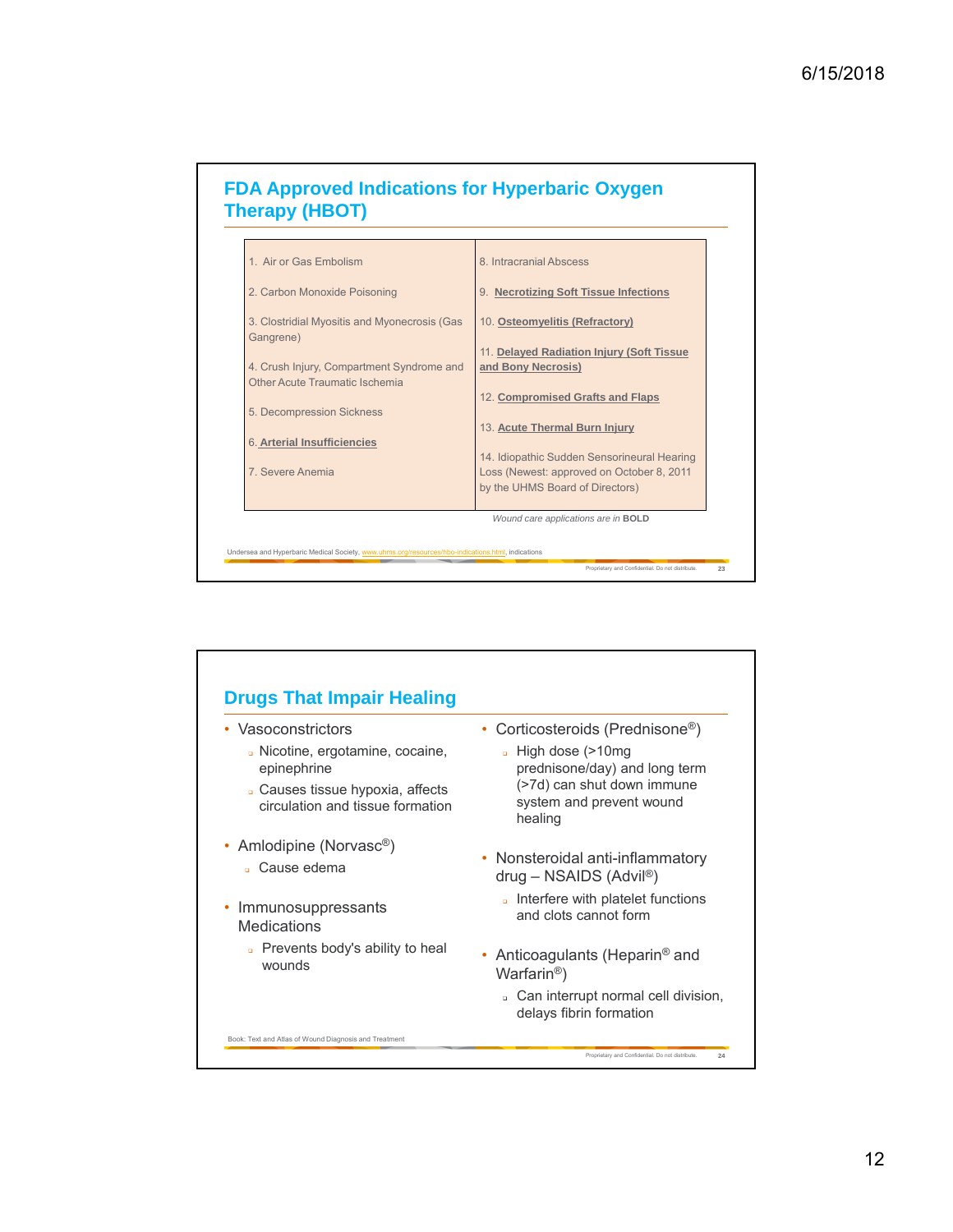

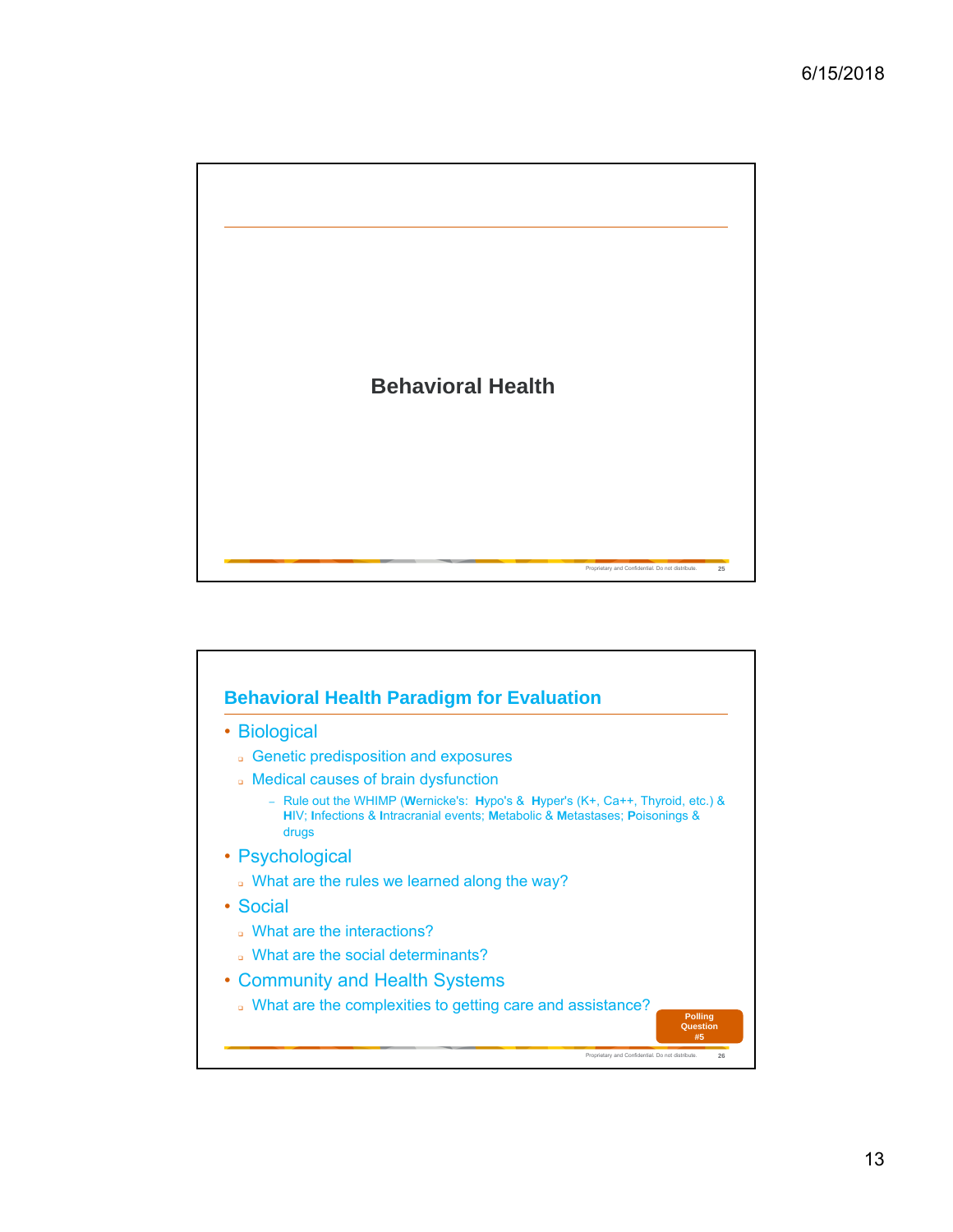

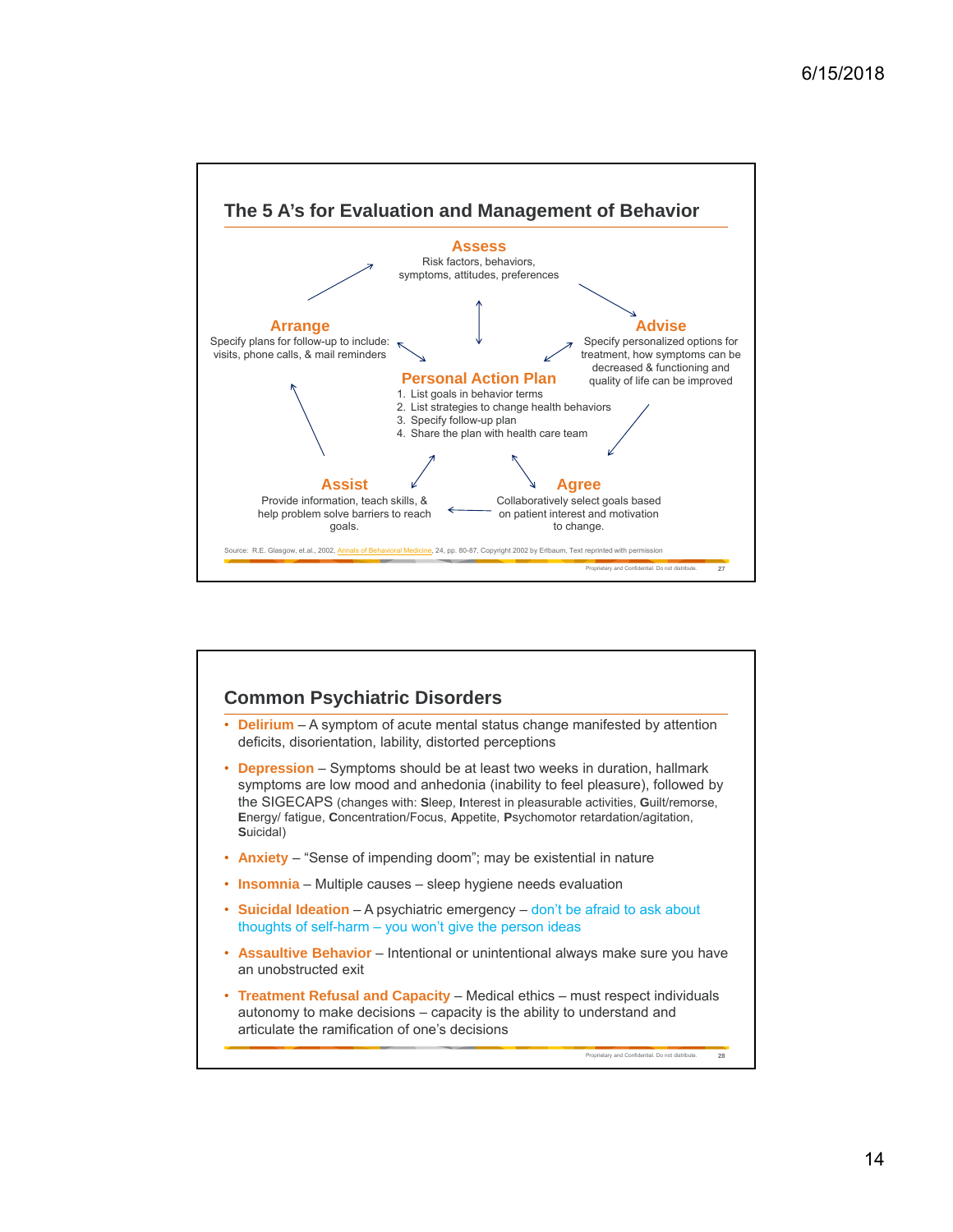

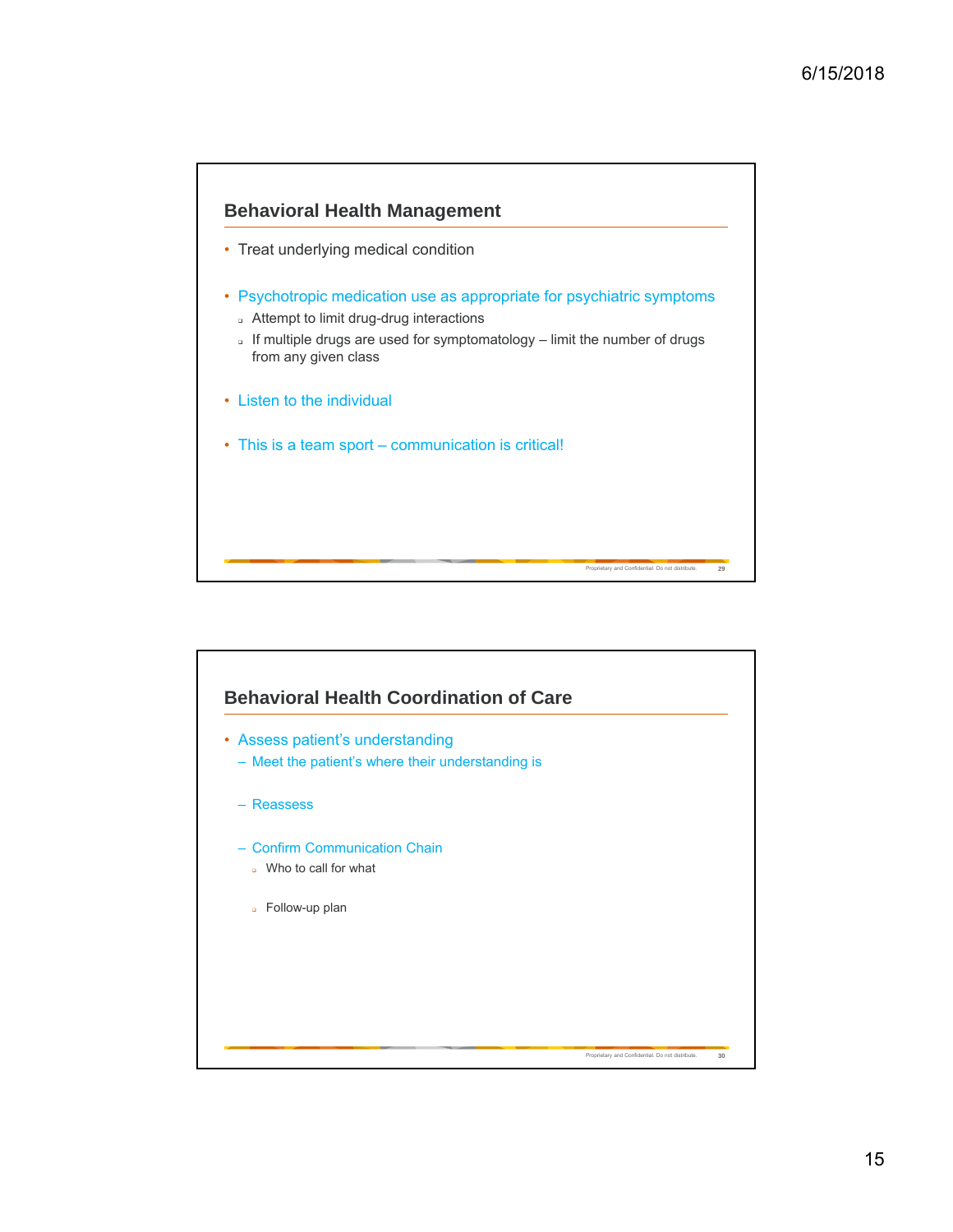

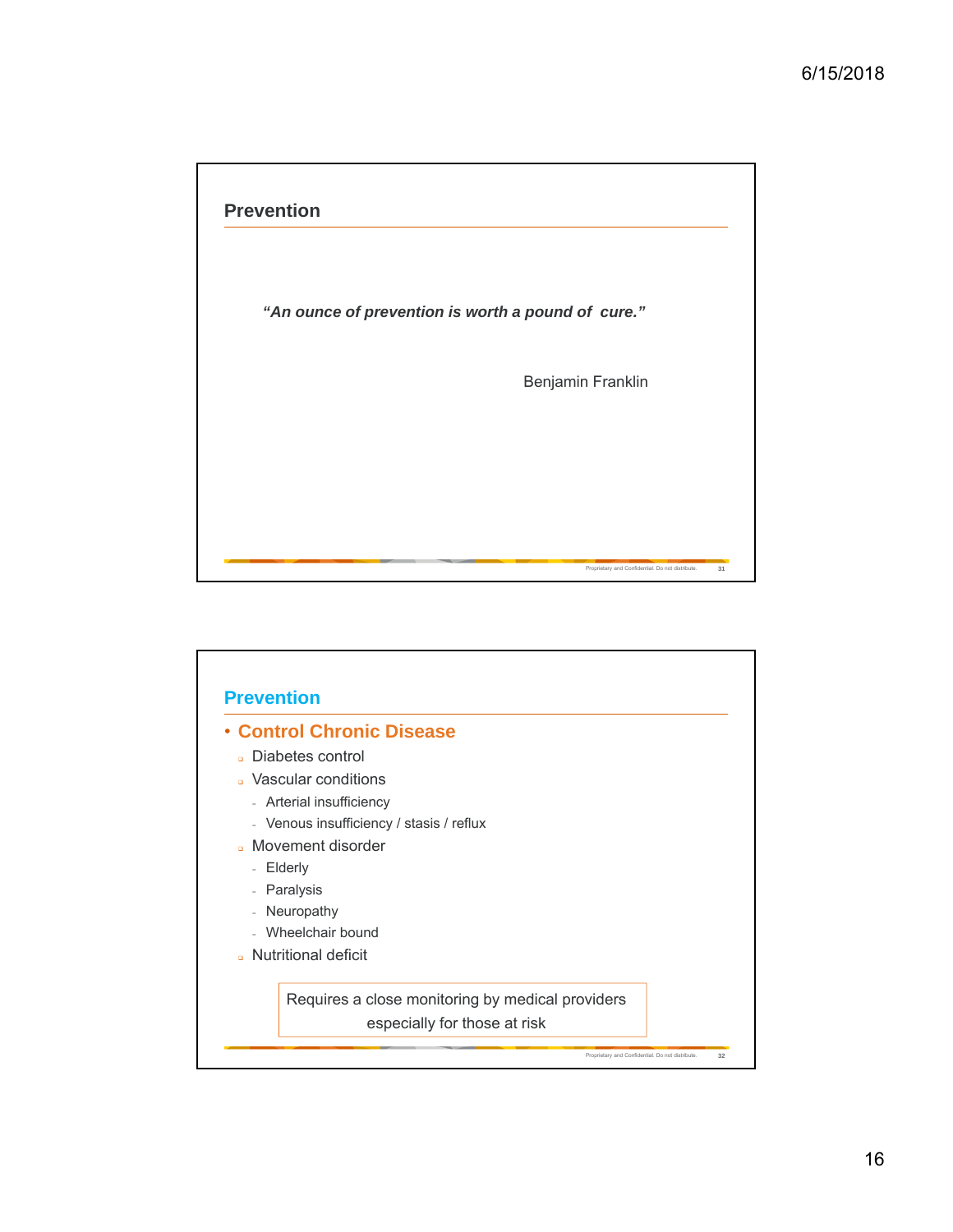### **Case 1: Diabetes**

47 yo male Mick "Sugar" Sweetney has a reported 18 month history of a nonhealing painless ulcer on the heel of his right foot that he had been treating with OTC triple antibiotic cream without improvement. He notes that he has T2DM and is trying to get it under better control. BMI is 45, HbA1c is 11.2. He recently started insulin due to poor diabetes control and lost his job as a truck driver; which he had for 15 years. Although, once a boxer in his younger years, he has had difficulty exercising recently. Yet, he shows you his new sneakers as he describes a desire to get back in shape, and reports that he has begun walking 2-3 miles daily.

1. Which of the following may be contributing to the non-healing of Mick's wound:

Proprietary and Confidential. Do not distribute. **33**

- a) Uncontrolled diabetes
- b) Unemployment
- c) Walking daily
- d) a and c
- e) All of the above

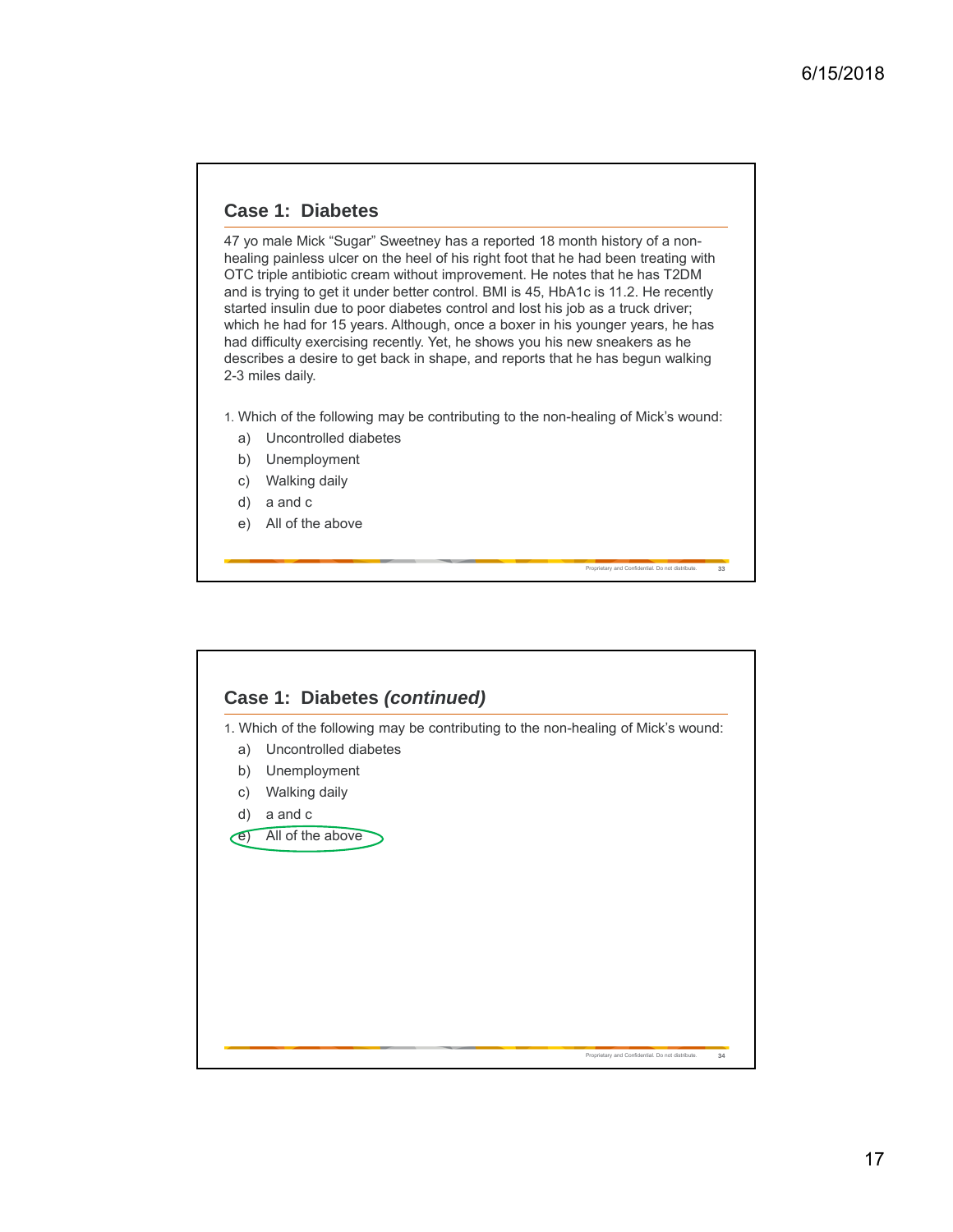

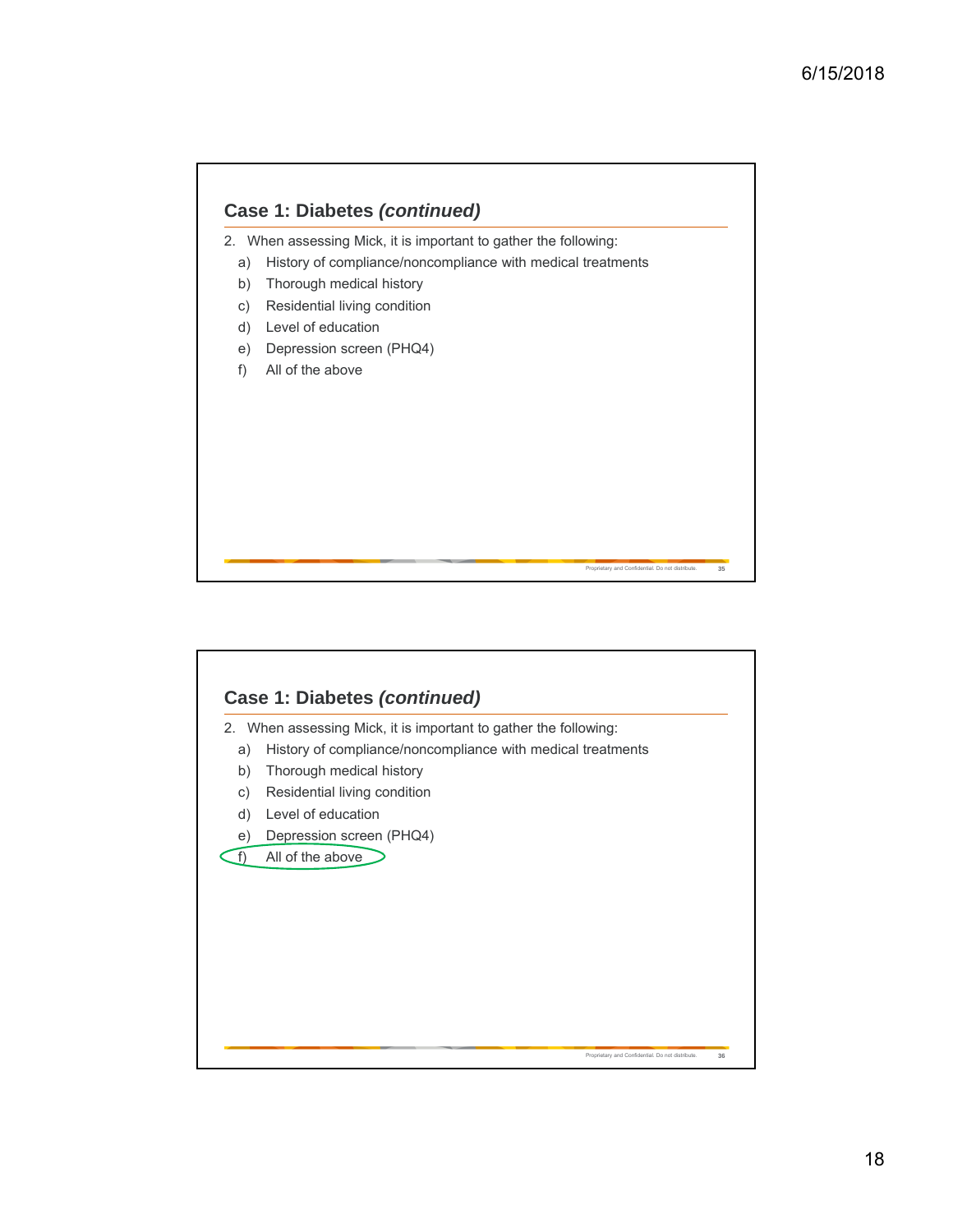

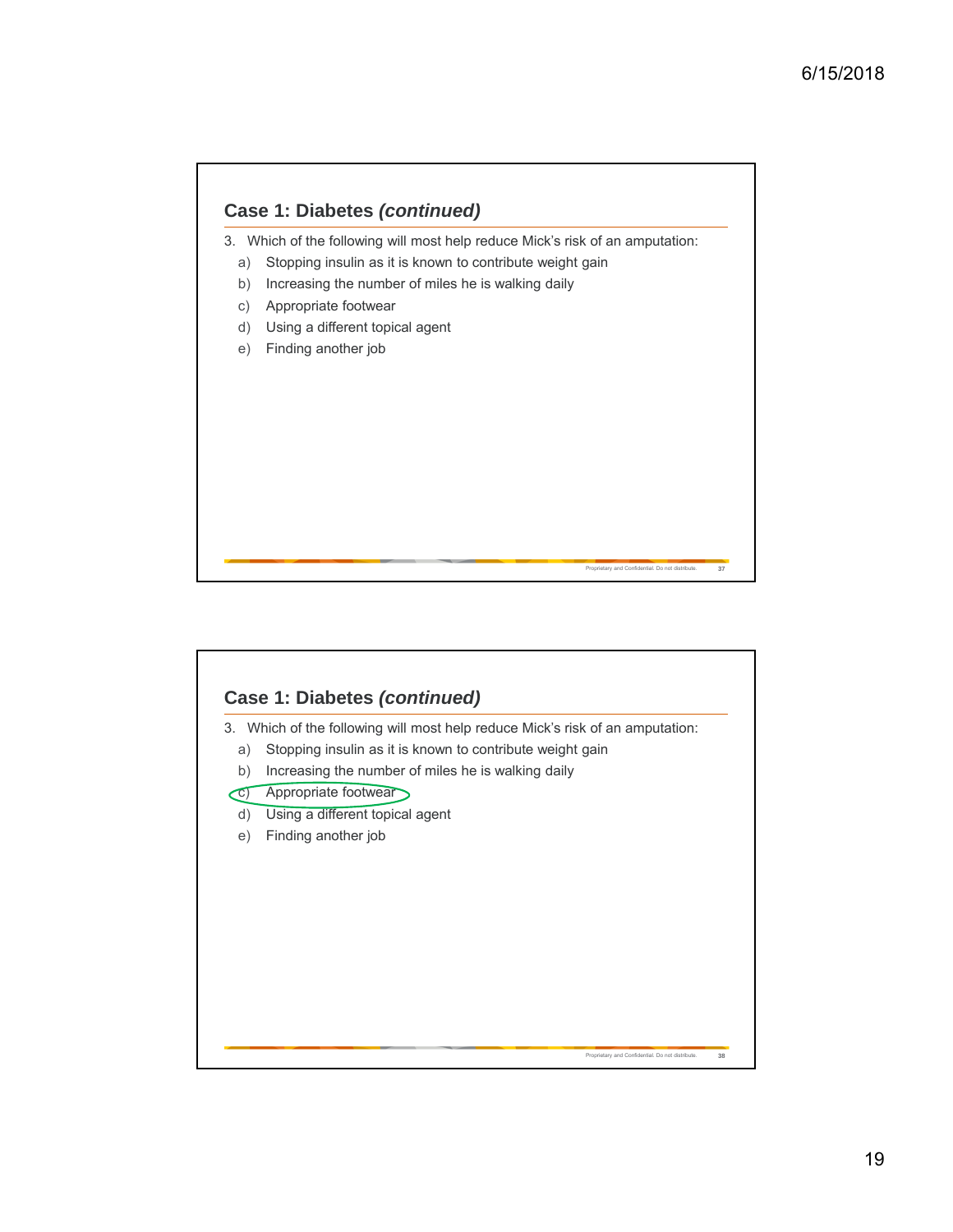### **Case 2: Immobility**

24 year old Ann Hedonia has been wheelchair bound for the past 2 years. Once a professional athletic swimmer, her career was cut short due to a diving accident. She has limited mobility of her upper extremities, and no motor or sensory function of the lower half of her body. She has a coccygeal wound the has been recurrent for over a year and a 3 month old non-healing L ankle wound.

4. With regard to her wound history, the following are important to ask about when getting her history:

Proprietary and Confidential. Do not distribute. **39**

- a) Her living situation
- b) Social support systems in place
- c) Her wheelchair cushion
- d) Type of wheelchair: electric or manual
- e) Presence of symptoms of depression
- f) All of the above

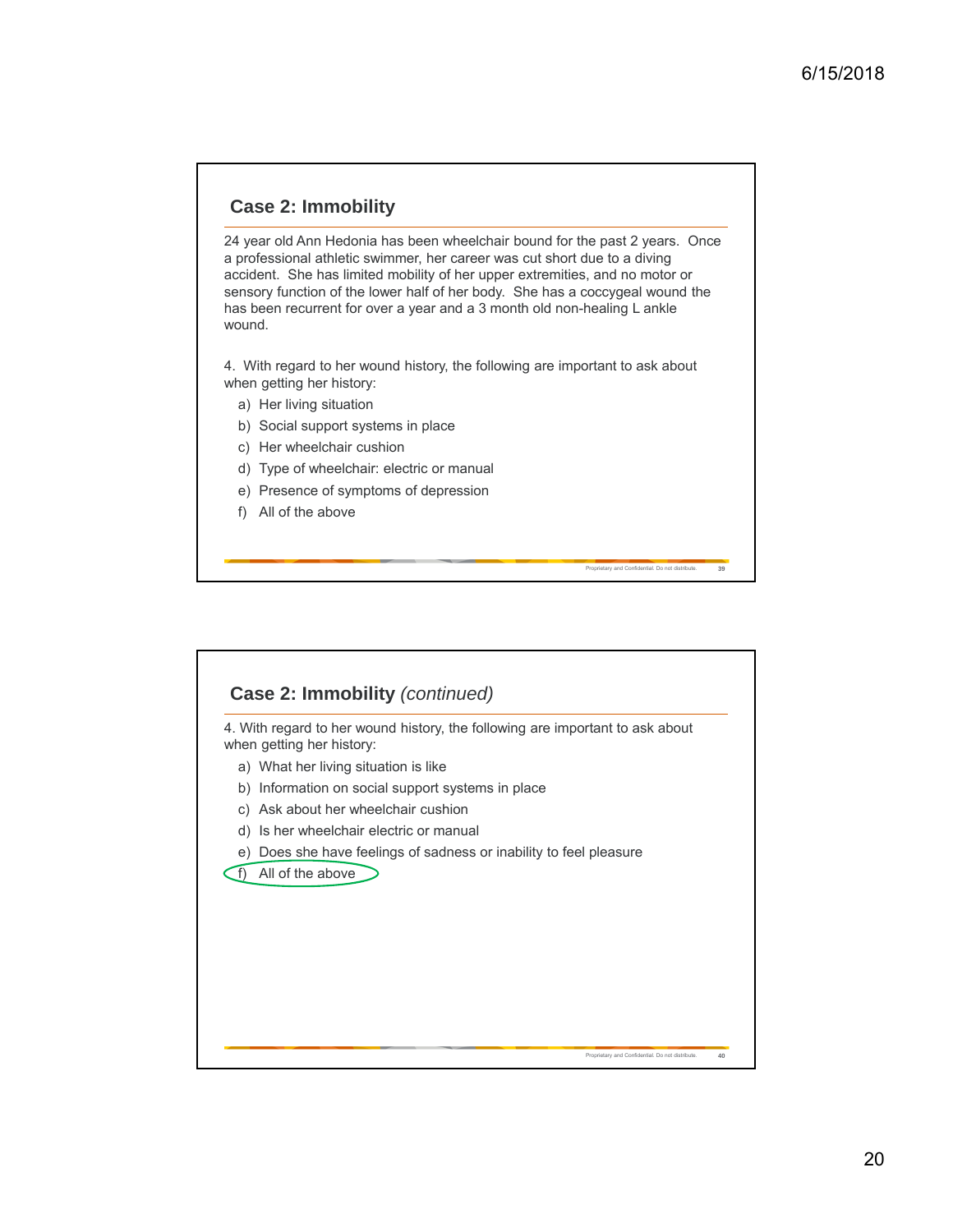

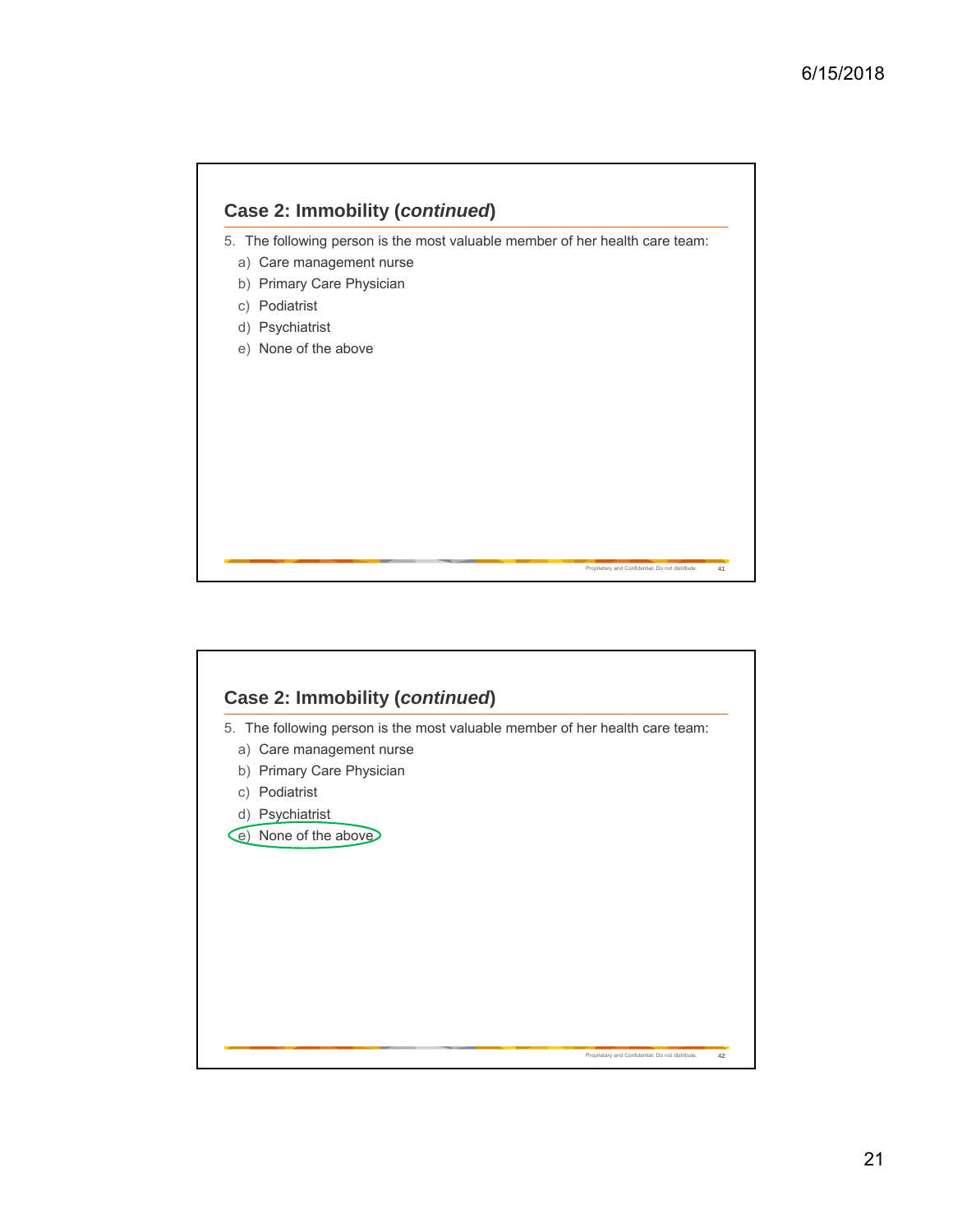### **Case 3: Elderly**

87 yo female Rebecca Pierson has a non-healing sacral decubitus ulcer that has been present for the past 5 months. Other significant diagnoses include Alzheimer's disease and history of depression. Rebecca has been living alone up to this time. Her daughter Kate has been staying with her for the past week as Rebecca has become increasingly confused. Rebecca had been calling her late at night asking to speak with her late husband Jack, Kate's father, The siblings, Kate, Kevin, and Randall have been discussing future living arrangements for Rebecca; however, Kevin has been opposed to placing her in a nursing facility.

- 6. All of the following are challenges to Rebecca's wounds healing *except*:
	- a) Potential for malnutrition
	- b) Dementia affecting ability to care for self
	- c) Failure to reduce pressure or friction at affected site
	- d) Family dynamics interfering with an elderly patient receiving the RIGHT CARE
	- e) Having to wait several months for the next season premiere episode of "This is Us" on NBC

Proprietary and Confidential. Do not distribute. **43**

Proprietary and Confidential. Do not distribute. **44** 6. All of the following are challenges to Rebecca's wounds healing *except*: a) Potential for malnutrition b) Dementia affecting ability to care for self c) Failure to reduce pressure or friction at affected site d) Family dynamics interfering with an elderly patient receiving the RIGHT CARE e) Having to wait several months for the next season premiere episode of *"This is Us"* on NBC **Case 3: Elderly** *(continued)*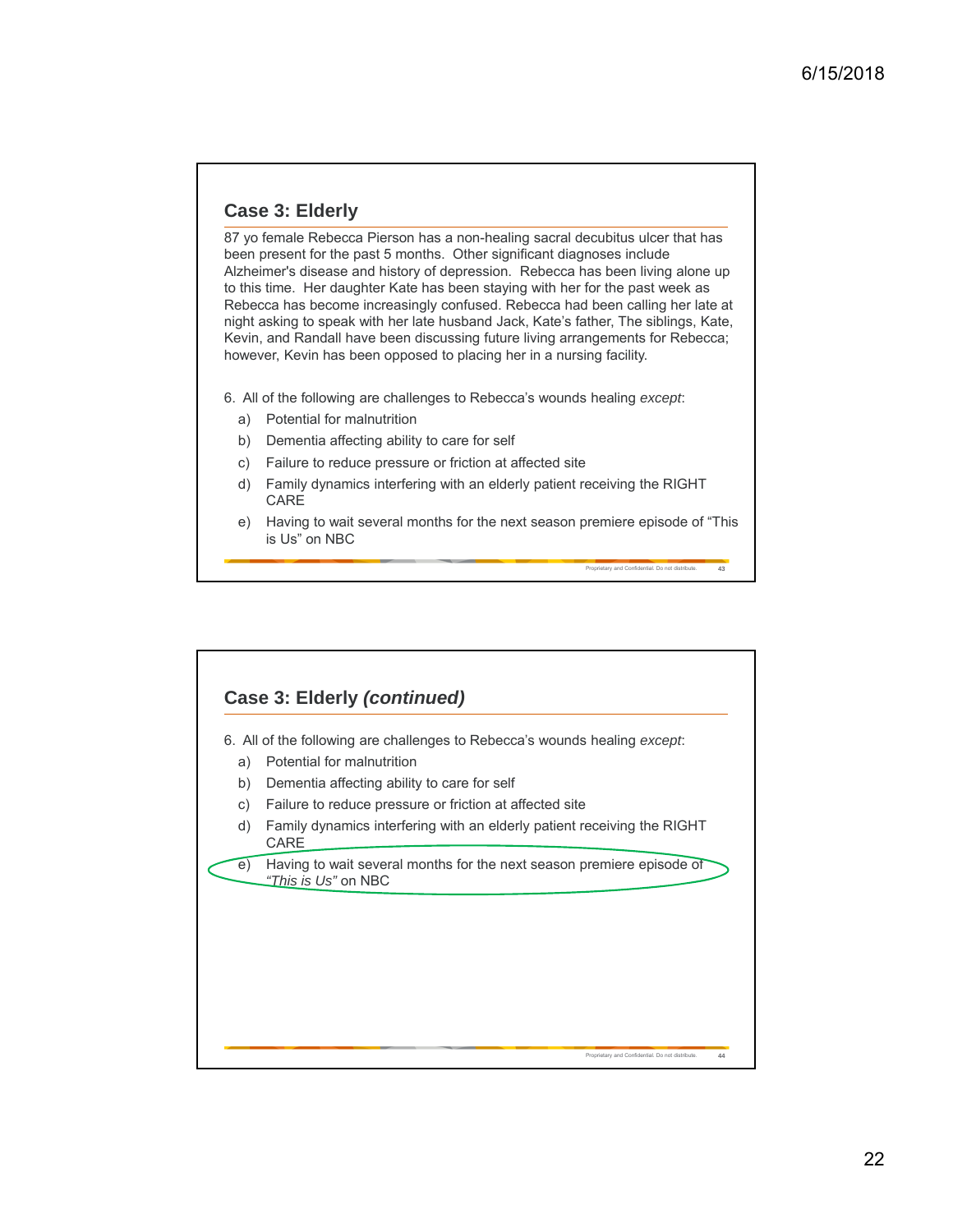

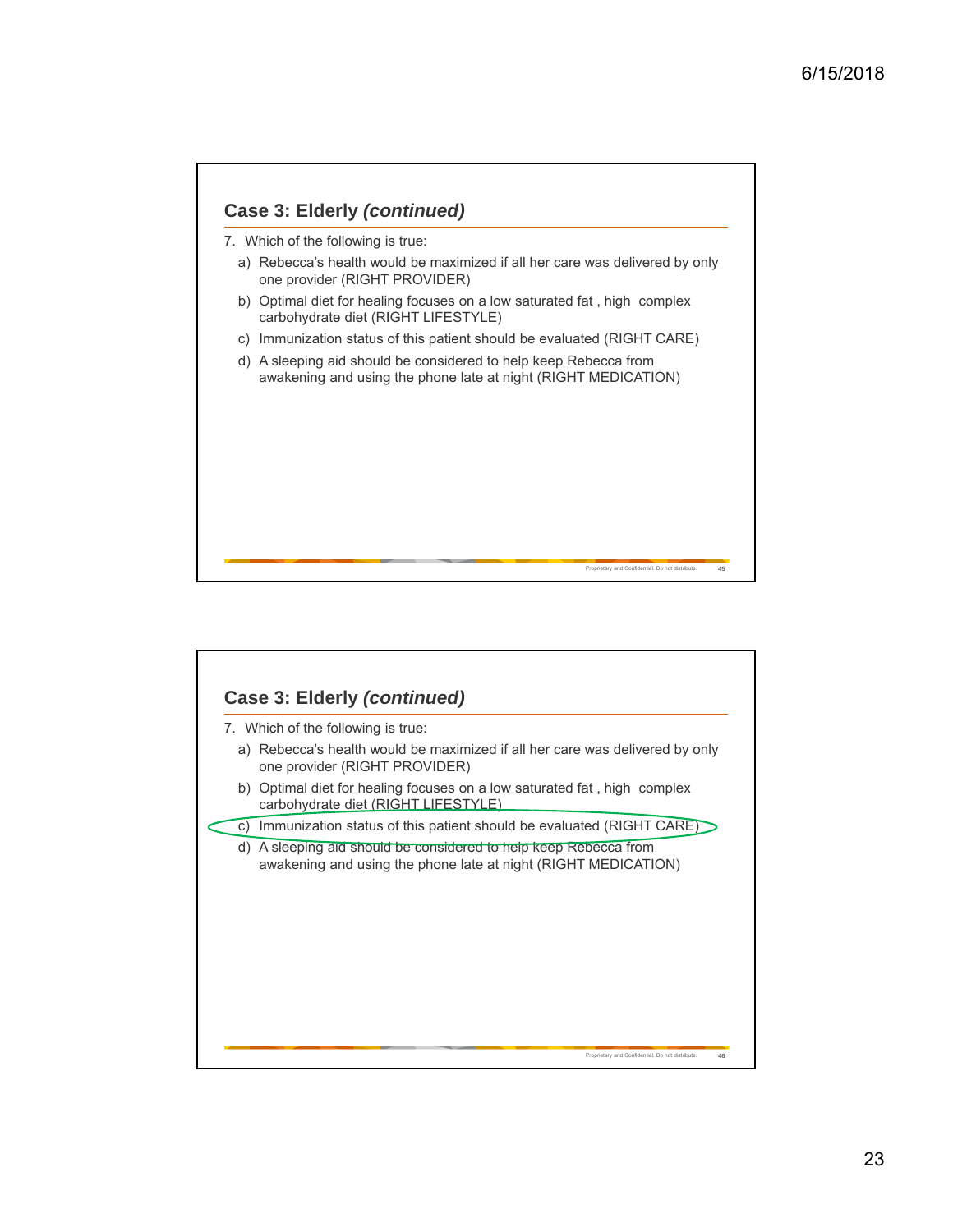

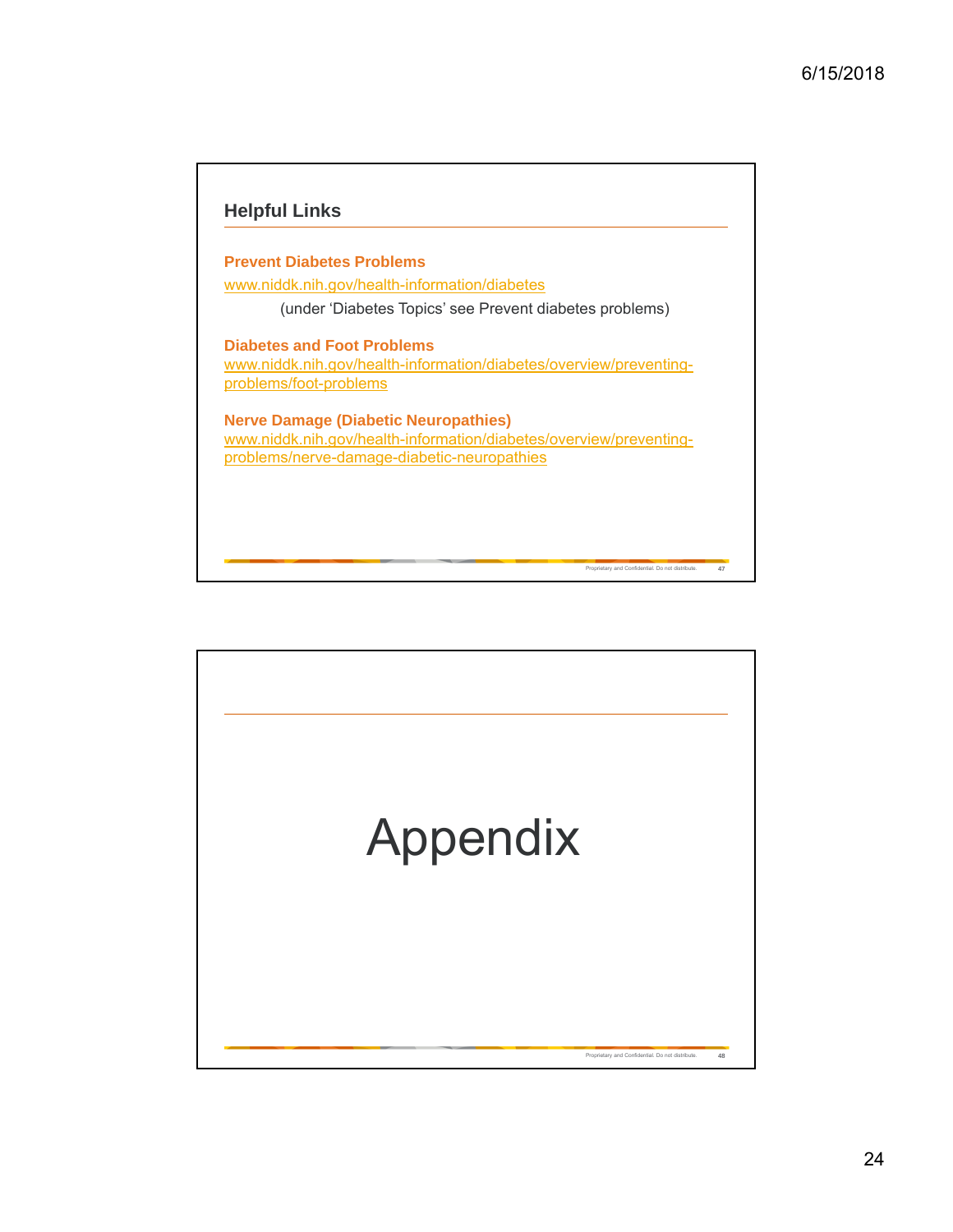

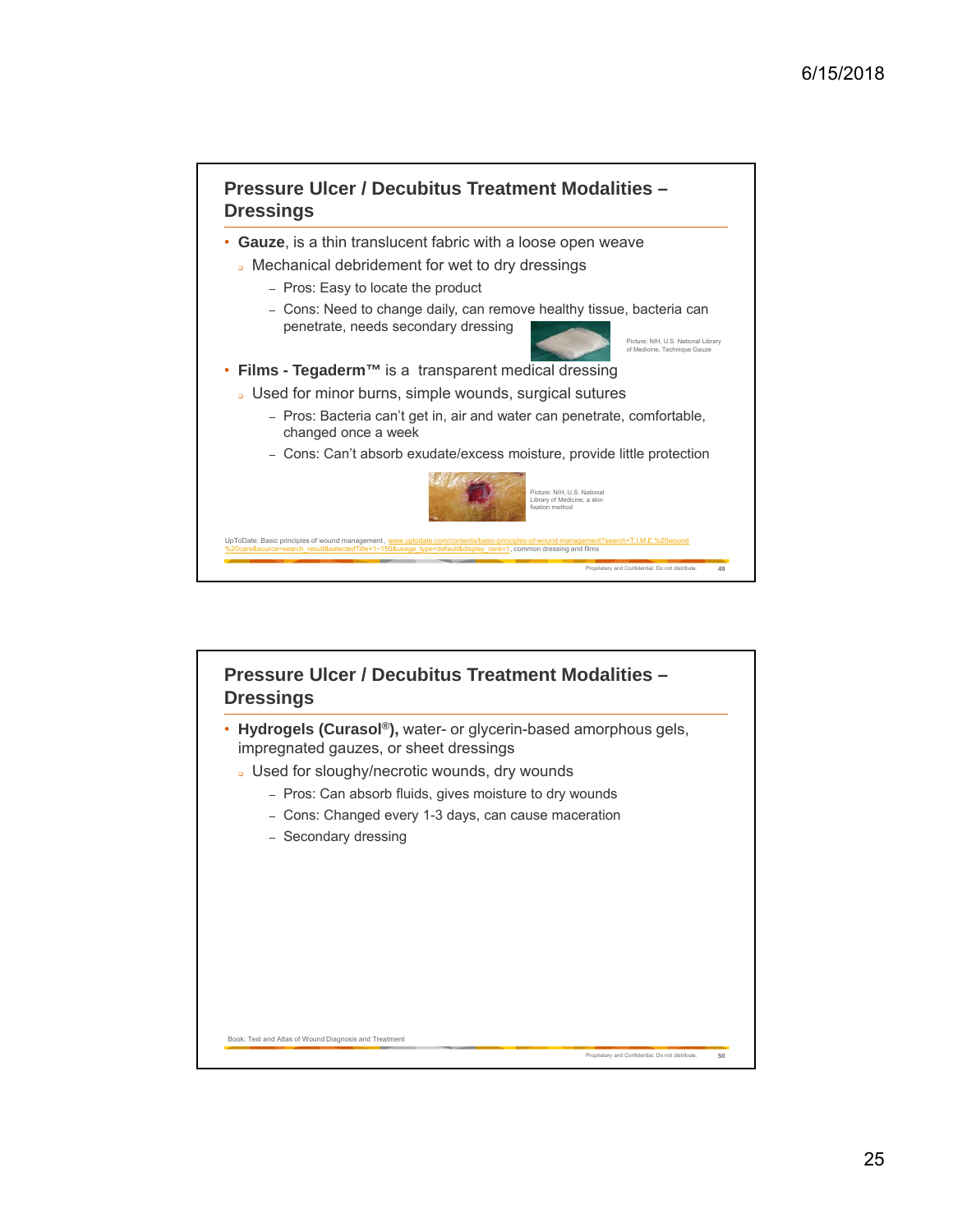## **Pressure Ulcer / Decubitus Treatment Modalities – Dressings**

#### • **Hydrocolloids (Duo-DERM®)**

- Dused for non-infected wounds with low/moderate drainage
- Pros: Provides moist environment, absorbs exudate, change every 3-7d
- Cons: Smelly (doesn't mean infection)
- **Calcium alginate (Curasorb™)**
	- **J** Used for deep cavities wounds and sinuses
	- **Pros: Provides moist environment, nonconclusive, permeable, very** absorptive
	- Cons: Needs secondary dressing, change daily, not for wounds with little drainage

Proprietary and Confidential. Do not distribute. **51**

Proprietary and Confidential. Do not distribute. **52**

- **Hydrofibers (Aquacel®)**
	- **J** Used for wounds with heavy exudate
	- Pros: Can stay on for up to a week
	- **Cons: Needs secondary dressing**

Book: Text and Atlas of Wound Diagnosis and Treatment

# **Pressure Ulcer / Decubitus Treatment Modalities – Dressings** • **Foam Dressing (CuraFoam™)** Used to maintain a moist environment, prevents bacterial contamination, used to manage minor and acute wounds **Propertial or full-thickness wounds with exudate Pros: Change 2x/week** Cons: Needs secondary dressing, not for non-draining wounds • **Composites (Covaderm®)** • Used for protective cushioning and optimal moist healing environment Pros: Has 2 different products in various layers, convenient (all in one) **Cons: Less flexible, expensive** : NIH, U.S. National Librar of Medicine, wet foam dressing material Book: Text and Atlas of Wound Diagnosis and Treatment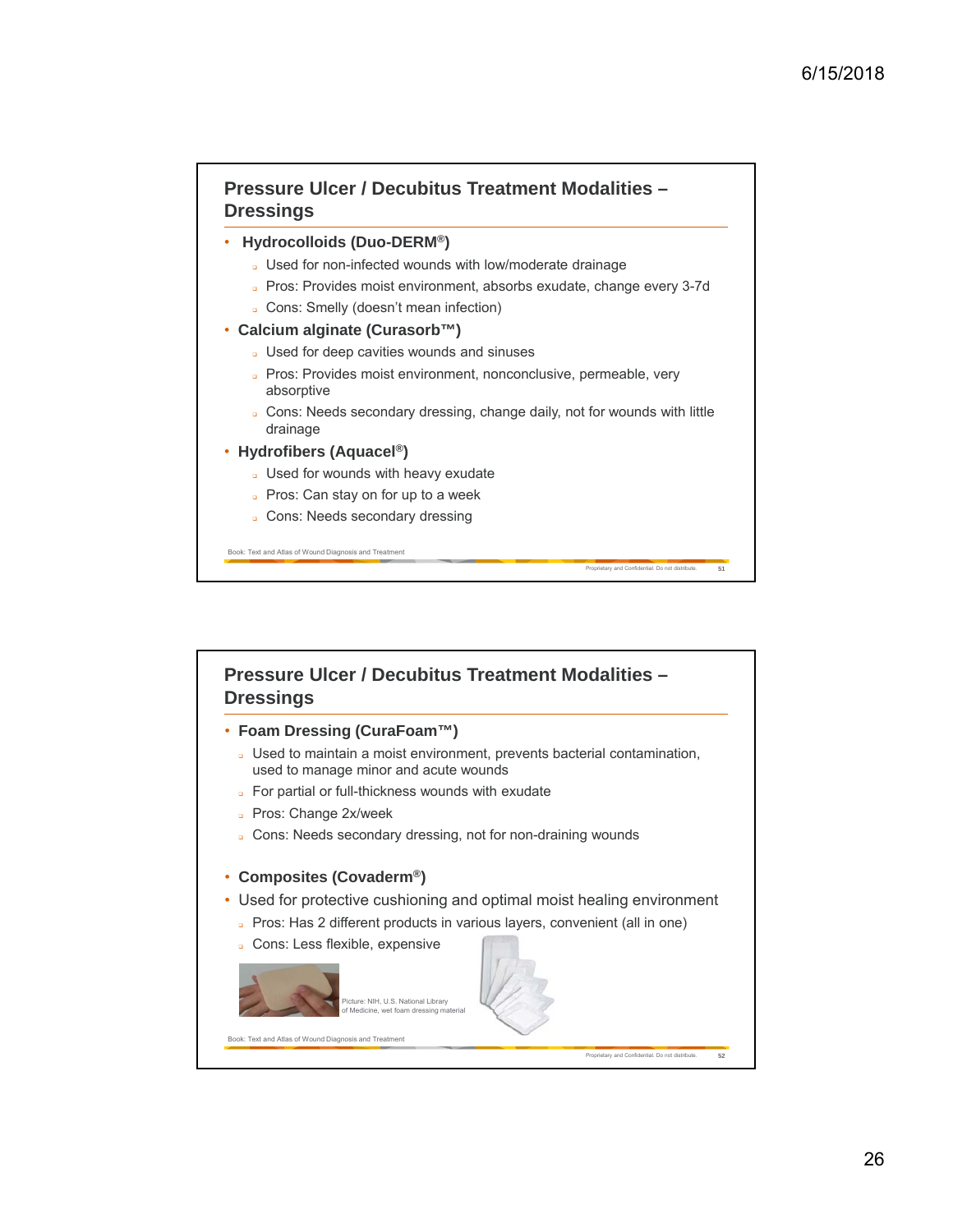

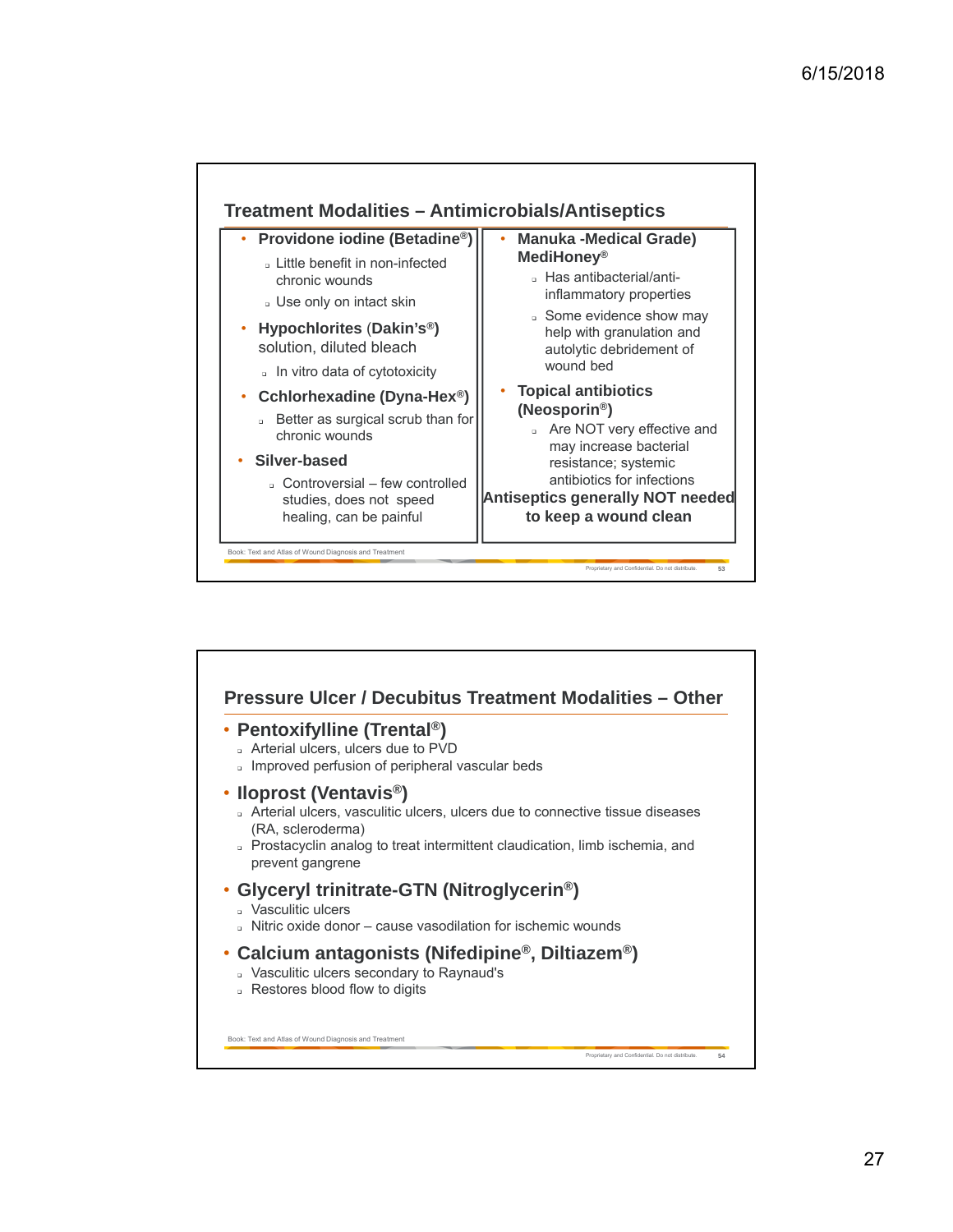

| FDA: www.fda.gov/ForConsumers/ConsumerUpdates/ucm364687.htm, August 22, 2013, Accessed, May 18,2018                                                                                                                                                                                                                                          |
|----------------------------------------------------------------------------------------------------------------------------------------------------------------------------------------------------------------------------------------------------------------------------------------------------------------------------------------------|
| International Wound Infection Institute, Consensus Update 2016, Principals of best practices, www.woundinfection-<br>institute.com/wp-content/uploads/2017/03/IWII-Wound-infection-in-clinical-practice.pdf, Accessed, May 18, 2018                                                                                                          |
| NCBI/PMC Jarbrink Krister, Ni, Gao. et al: Prevalence and incidence of chronic wounds and related complications: a protocol for<br>a systematic review, www.ncbi.nlm.nih.gov/pmc/articles/ PMC5017042, September 8, 2016, Accessed, May 18, 2018                                                                                             |
| NCBI, Jarbrink Krister, Ni, Gao. et al, The humanistic and economic burden of chronic wounds: a protocol for a systematic review,<br>www.ncbi.nlm.nih.gov/pmc /articles/PMC5259833/, January 24, 2017, Accessed, May 18, 2018                                                                                                                |
| Rose L Hamm, Text and Atlas of Wound Diagnosis and Treatment, New York, NY; McGraw-Hill Education: 2016                                                                                                                                                                                                                                      |
| UpToDate, David G Armstrong, DPM, MD, PhDAndrew J Meyr, DPM: Risk factors for impaired wound healing and wound<br>complications, www.uptodate.com/contents/risk-factors-for-impaired-wound-healing-and-wound-complications, May 16, 2018,<br>Accessed May 18, 2018                                                                           |
| UpToDate, David G Armstrong, DPM, MD, PhDAndrew J Meyr, DPM: Basic principles of wound healing,<br>www.uptodate.com/contents/basic-principles-of-wound-healing?search=Four%20Stages%20of%20Normal%20Wound%<br>20Healing&source=search_result&selectedTitle=1~150&usage_type=default&display_rank=1, June 26, 2017, Accessed, May 18,<br>2018 |
| U.S. National Library of Medicine, How does skin work? www.ncbi.nlm.nih.gov/pubmedhealth/PMH0072439/, July 28, 2016,<br>Accessed, May 18, 2018                                                                                                                                                                                               |
| U.S. National Library of Medicine, Chronic wounds overview, www.ncbi.nlm.nih.gov/pubmedhealth/PMH0079406, September 23,                                                                                                                                                                                                                      |